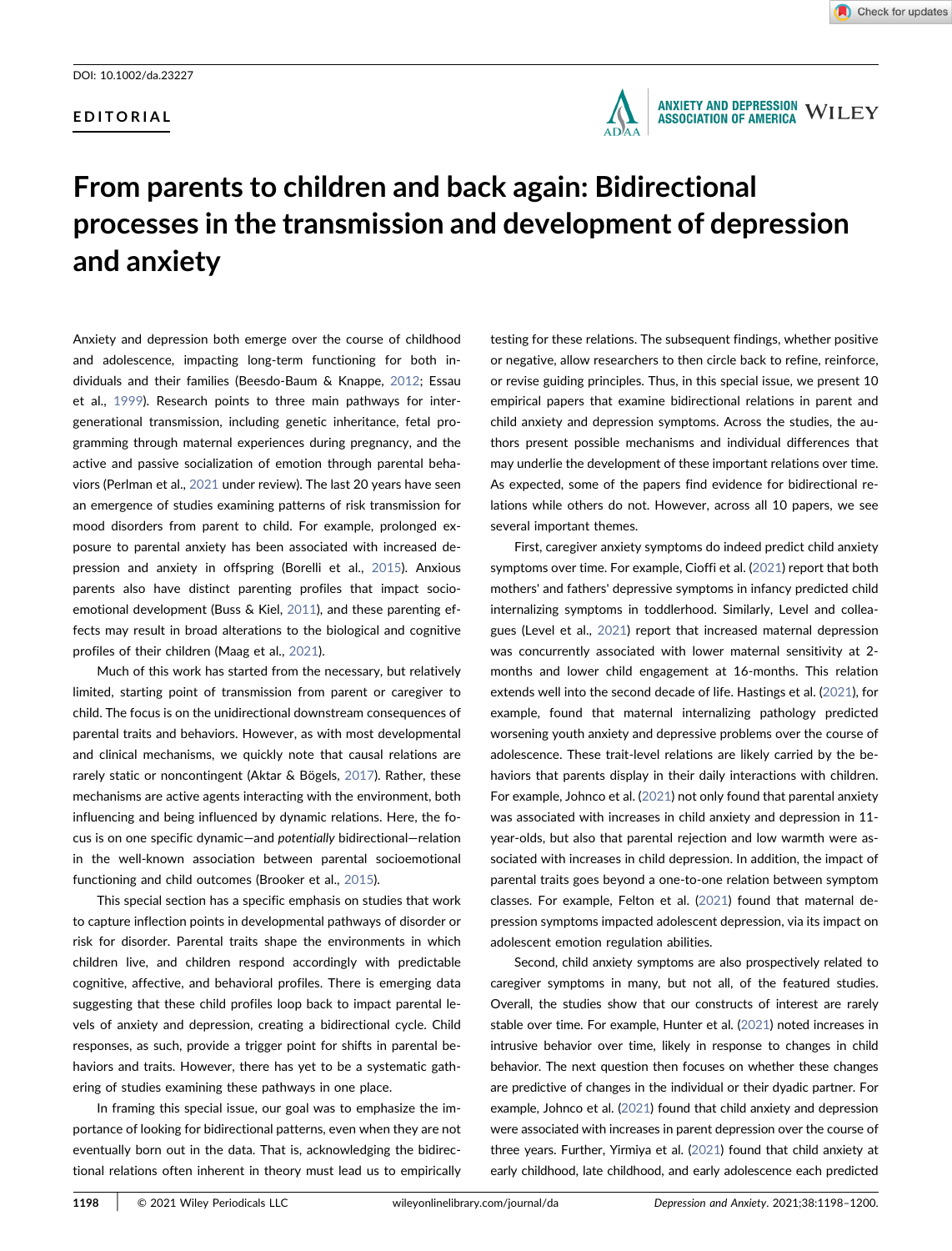maternal anxiety and maternal sensitivity at the following time point. Even earlier in development, Buss and colleagues (Buss et al., [2021](#page-2-15)) found that dysregulated fear in children at age 2 was related to subsequent measures of maternal anxiety. As with the relation between maternal emotion regulation and children's depressive symptoms, Felton et al. [\(2021\)](#page-2-12) also found that girls' depressive symptoms predicted increases in maternal emotion regulation.

Third, we note that the relations between child and parental symptoms were not always direct. For example, Kiel et al. ([2021](#page-2-16)) found that maternal anxiety did not directly predict change in toddler anxiety risk. Likewise, Level et al. [\(2021\)](#page-2-9) reported that maternal depression was not directly associated with changes in sensitive parenting within mother–child interactions over time. The impact of one parental behavior (sensitive parenting) was not directly associated with the same parental behavior at a later time point. Rather, the association was carried by variation in child behavior. Finally, Silverman et al. [\(2021](#page-2-17)) found that a treatment intervention targeting child anxiety was only indirectly associated with child anxiety levels at a 12‐month follow‐up through associations with parental anxiety and psychological control. These findings suggest that while child and parental anxiety were related to future functioning, these relations were often "transmitted" through the partner.

Importantly, data from the bidirectional relations help clarify the specific mechanisms that carry relations between parental and child anxiety and depression over time, pushing the field beyond higher‐ order correlations that simply note that construct a is associated with construct b. For example, Buss et al. ([2021](#page-2-15)) found that dysregulated fear at age 2 was associated with subsequent maternal overprotective behavior, and maternal overprotection was then associated with increased child anxiety. Thus, children with dysregulated fear elicit overprotective behavior from mothers, which in turn then elicit increases in child anxiety. Further, Felton et al. [\(2021](#page-2-12)) report that maternal depressive symptoms may shape girls' ability to tolerate distress, and that girls' depressive symptoms contribute to mothers' own risk for psychopathology by increasing maternal impairment in emotion regulation. Earlier in development, Kiel et al. ([2021](#page-2-16)) found toddler anxiety risk predicted maternal comforting behavior enacted in response to toddlers' solicitations. Toddler‐ solicited comforting behavior then predicted change in maternal anxiety. Finally, Level et al. ([2021](#page-2-9)) found that increased sensitive parenting at 9‐months was predictive of increased child engagement at 16‐months, which in turn predicted increases in sensitive parenting at 24‐months.

Finally, the relations between parental and child anxiety and depression symptoms varied based on a variety of individual difference factors, especially child and parent gender. For example, Cioffi et al. ([2021](#page-2-8)) found that mothers' depressive symptoms were greater predictors of child internalizing symptoms than fathers' depressive symptoms. Felton et al. [\(2021\)](#page-2-12) also found differences based on gender, with girls' depressive symptoms predicting increases in maternal emotion regulation, and maternal emotion regulation predicting increases in boys' depressive symptoms. Similarly, Hastings et al. ([2021](#page-2-10)) found that maternal depression predicted adolescent

daughters' depression more strongly than among adolescent sons. Furthermore, there was no evidence in this study that fathers' emotional problems conferred risk to their adolescents' later internalizing difficulties.

Other factors were also related to the relation between parent and child anxiety and depression symptoms over time. For example, Hunter et al. ([2021\)](#page-2-13) found that maternal intrusiveness was related to child internalizing symptoms at age three, but only when not accounting for variation in maternal education. The highlighted papers also target the impact of factors like smoking status (Level et al., [2021](#page-2-9)), neurobiological characteristics (Hastings et al., [2021\)](#page-2-10), temperament (Buss et al., [2021\)](#page-2-15), treatment interventions (Silverman et al., [2021](#page-2-17)), and trauma exposure (Yirmiya et al., [2021](#page-2-14)). Further, most of these papers report differential relations based on age, helping point to specific developmental windows of openness to transmission.

Altogether, this collection of papers highlights the complex, bidirectional relations between child and parental anxiety and depressive symptoms, and how these relations might develop over time as a function of mediating individual factors, like emotion regulation, and relational parenting characteristics, like overprotectiveness or sensitivity. Collectively, this study draws attention to an important area of research for continued investigation and points to the importance of embedding intergenerational transmission into (1) relations that are dynamic and bidirectional, (2) systems that shape individual trajectories via changes in other people, (3) idiosyncratic pathways that consider individual vulnerabilities, and (4) mechanisms that are absent in the individual and only exist at the level of the parent–child relationship.

#### ACKNOWLEDGMENT

The study was supported by National Institute of Mental Health: R01 MH109692.

#### DATA AVAILABILITY STATEMENT

This commentary to the special issue has no associated data.

#### **KEYWORDS**

depression, anxiety/anxiety disorders, child/adolescent,

Koraly Pérez-Edgar<sup>[1](http://orcid.org/0000-0003-4051-9563)</sup> Vanessa LoBue<sup>[2](http://orcid.org/0000-0002-4386-3549)</sup> Kristin A. Buss<sup>[1](http://orcid.org/0000-0001-5692-6126)</sup>

<sup>1</sup>Department of Psychology, The Pennsylvania State University, University Park, Pennsylvania, USA <sup>2</sup>Department of Psychology, Rutgers University, Newark, New Jersey, USA

#### Correspondence

Koraly Pérez‐Edgar, Department of Psychology, The Pennsylvania State University, 270 Moore Bldg, University Park, PA 16802, USA. Email: [kxp24@psu.edu](mailto:kxp24@psu.edu)